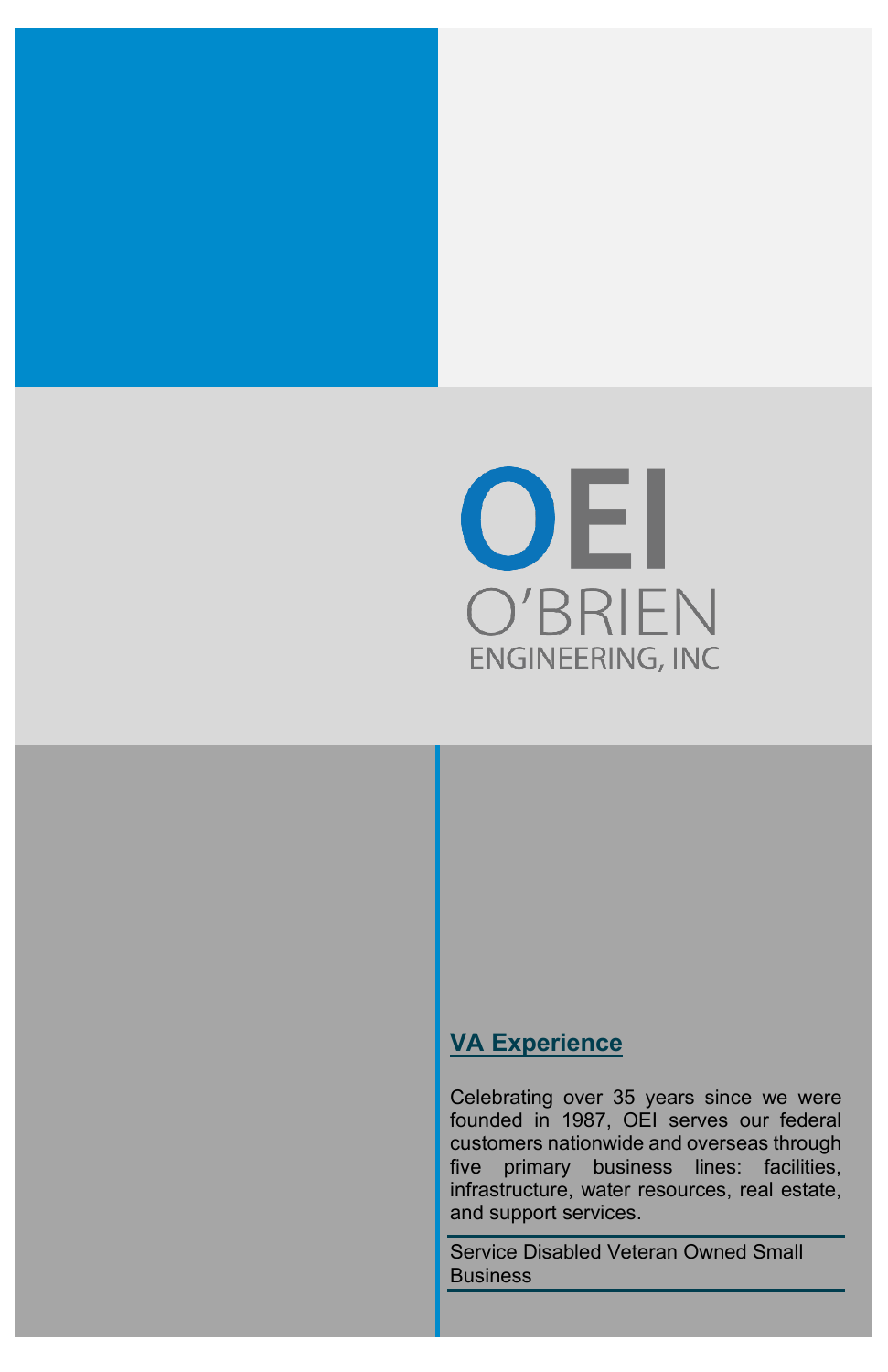

# **FEDERAL BUSINESS LINES**

- Facilities: Full Design and Drawing Preparation, Facility Condition Assessments, Design-Build RFP Preparation
- Infrastructure: Road, Utilities, and Site Development Services
- Water Resources: Hydraulic/Hydrologic Modeling, Analysis, Design, Reviews
- Real Estate: Property Research, Easement Determination, Title and Closing Services, Mapping and GIS Support, and Surveying
- Support Services: Project Management, Staff Augmentation, Independent External Peer Reviews

#### **ABOUT OEI**

A multidiscipline architecture / engineering firm with capabilities in environmental and support services, OEI is in North Texas and serves customers nationwide and overseas. Our deep experience demonstrates our proven management protocols and procedures, commitment to innovation, and emphasis on a strong culture of continuous training and development.

Founded over 35 years ago in 1987, OEI has remained focused on delivering high quality, cost effective, and timely design and support services since the beginning. Our stability and longevity, combined with our repeat customers, is the proof of our effectiveness.

Our Foundations: Ownership, Teamwork, Continuous Improvement, Competency, and Ethical Behavior.

Certified Service Disabled Veteran Owned Small Business (SDVOSB) UEIN RD2KT64B2DG2 CAGE 1XVZ8 Registered in AL, AZ, LA, OK, TX, UT, WI TBPE Firm ID F-3758 | TBAE Firm #BR3993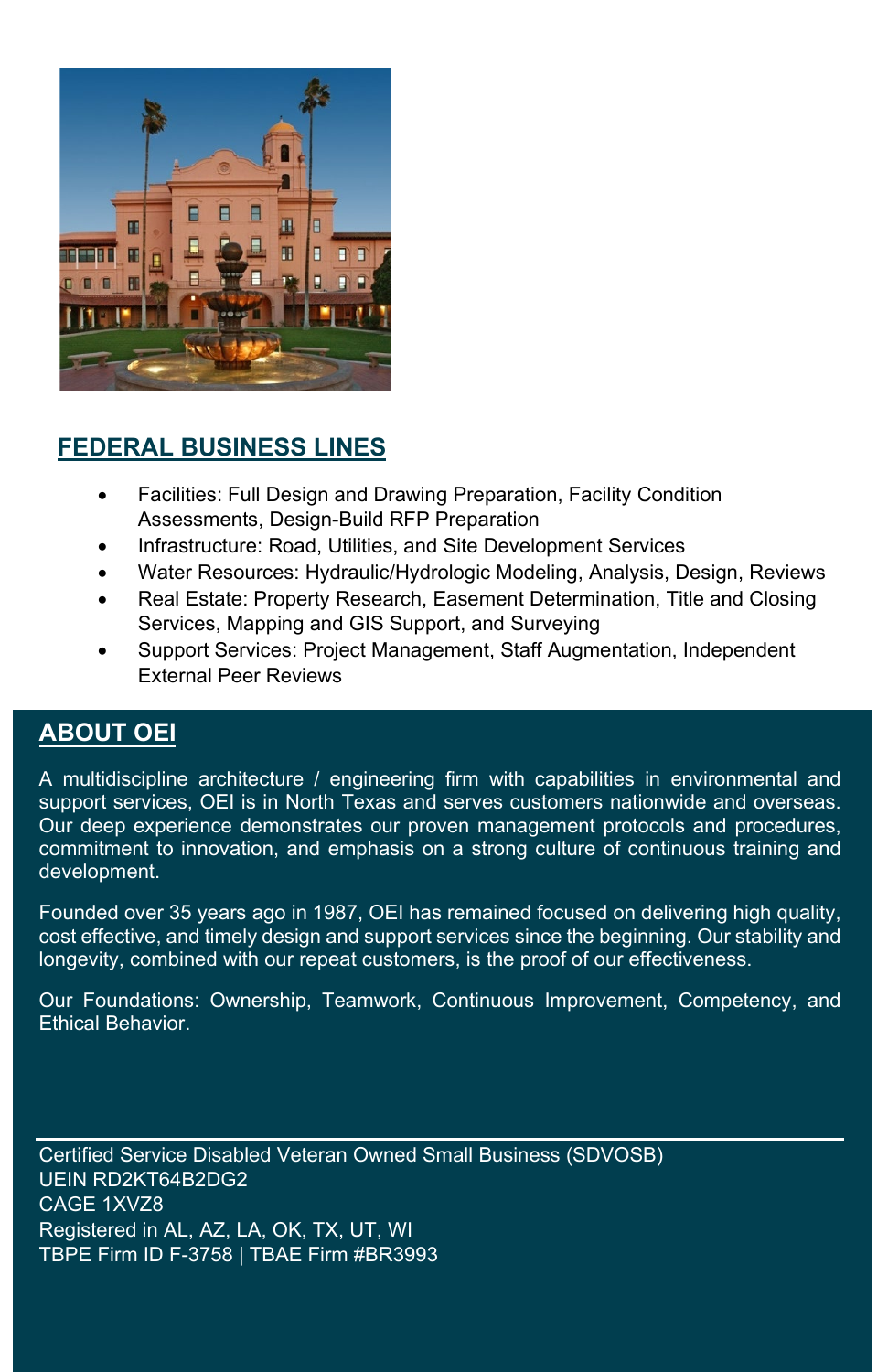### **SELECTED TASK ORDERS/EXPERIENCE**

- VISN16 Overton Brooks VAMC Campus Parking, Drainage, and Slope Stabilization Improvements, LA
- VISN16 Overton Brooks VAMC Main Building Tuckpoint AE Design, LA
- VISN17 Temple VAMC Surgical Suite New Design, TX
- VISN17 Big Spring VAMC Phase III New Community Living Center Design, TX
- VISN17 Garland Outpatient Center Life Safety Study, TX
- VISN17 Dallas VAMC Inpatient Unit/Patient Privacy, COVID-19 8<sup>th</sup> Floor, TX
- VISN17 Big Spring VAMC Renovate Outpatient Exam Rooms, TX
- VISN17 Bonham VAMC Chiller Replacements, TX
- VISN17 Dallas VAMC Emergency Department Renovations Fast Track, TX
- VISN17 Audie Murphy VAMC Replace Water Softeners with Brine Tank, TX
- VISN17 Correct HVAC Air Balancing Building 2J Entrance, Dallas VAMC, TX
- VISN17 Doris Miller VAMC Renovate Outpatient Exam Rooms, TX
- VISN22 Southern Arizona VAHCS Water System Upgrade Phase I, AZ
- VISN22 Southern Arizona VAHCS Water System Upgrade Phase II, AZ
- VISN22 Loma Linda VAMC Courtyard Renovation, CA
- VISN23 Tomah VAMC Green House Concept Community Living Centers Site Development and Environmental Permitting, Tomah, WI



*Bonham VAMC Chiller Replacement Dallas VAMC COVID-19 8th Floor*





*Big Spring VA Community Living Center New Design Overton Brooks VAMC Tuckpoint AE Design*



 **Certified Service Disabled Veteran Owned Small Business (SDVOSB)** Dedicated to excellent, innovative, efficient, and cost effective solutions since 1987.